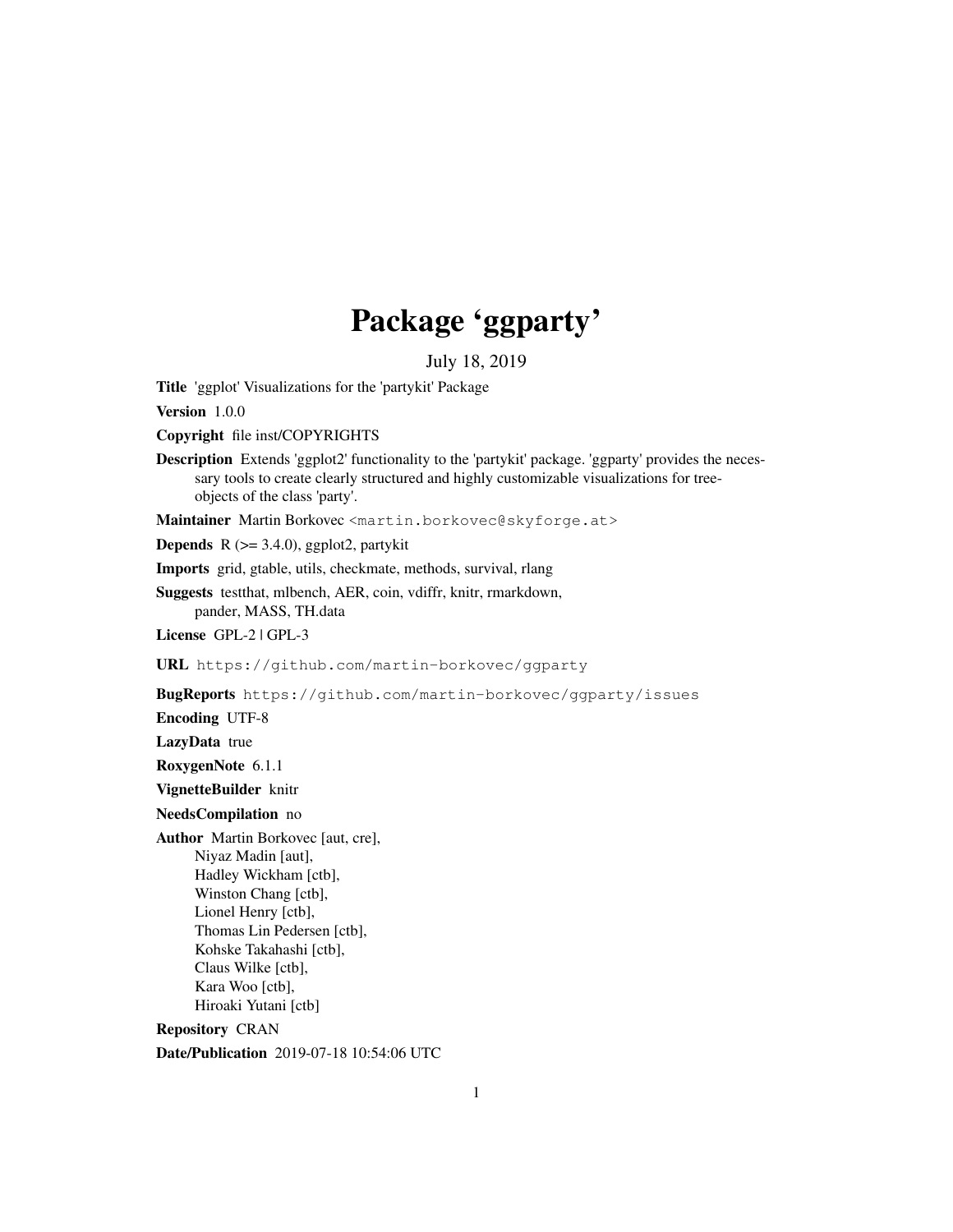# R topics documented:

autoplot.party *autoplot methods for party objects*

# Description

autoplot methods for party objects

# Usage

```
## S3 method for class 'party'
autoplot(object, ...)
## S3 method for class 'constparty'
autoplot(object, ...)
## S3 method for class 'modelparty'
autoplot(object, plot_var = NULL, ...)
## S3 method for class 'lmtree'
autoplot(object, plot\_var = NULL, show\_fit = TRUE,...)
```
# Arguments

| object   | object of class party.                                                                  |
|----------|-----------------------------------------------------------------------------------------|
| $\cdot$  | additional parameters                                                                   |
| plot var | Which covariate to plot against response. Defaults to second column in data<br>of tree. |
| show fit | If TRUE fitted_values are drawn.                                                        |

# Examples

library(ggparty)

```
data("WeatherPlay", package = "partykit")
sp_0 \leftarrow partysplit(1L, index = 1:3)
sp_h \leftarrow partysplit(3L, breaks = 75)
```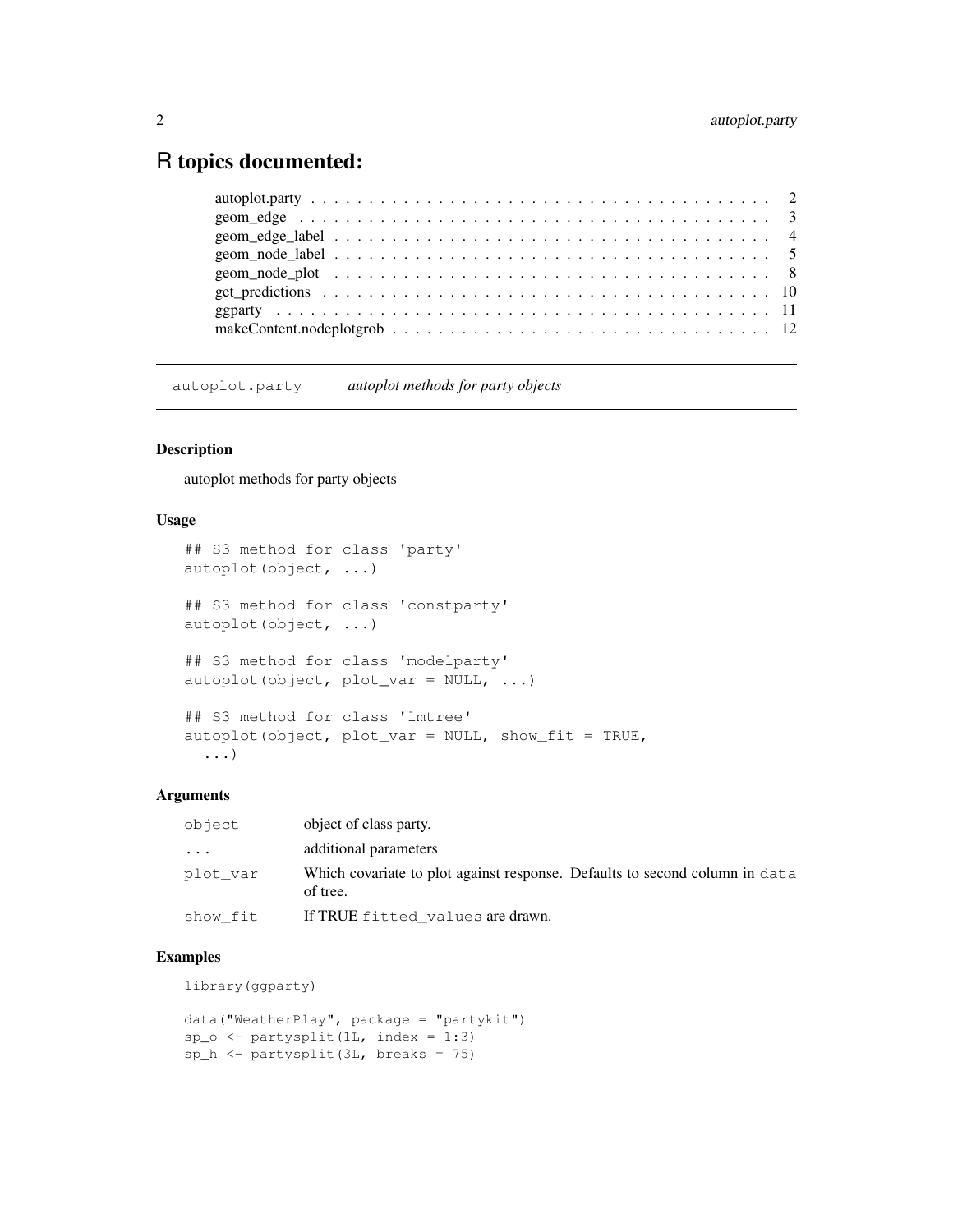# geom\_edge 3

```
sp_w \leftarrow partysplit(4L, index = 1:2)
pn <- partynode(1L, split = sp_o, kids = list(
 partynode(2L, split = sp_h, kids = list(
   partynode(3L, info = "yes"),
   partynode(4L, info = "no"))),
  partynode(5L, info = "yes"),
  partynode(6L, split = sp_w, kids = list(
    partynode(7L, info = "yes"),
   partynode(8L, info = "no"))))py <- party(pn, WeatherPlay)
autoplot(py)
```
geom\_edge *Draw edges*

#### Description

Draws edges between children and parent nodes. Wrapper for ggplot2::geom\_segment()

#### Usage

```
geom_edge(mapping = NULL, nudge_x = 0, nudge_y = 0, ids = NULL,
  show.legend = NA, ...)
```
# Arguments

| mapping          | Mapping of $x, y$ , xend and yend defaults to ids' and their parent's coordi-<br>nates. Other mappings can be added here as $a \in S($ ). |
|------------------|-------------------------------------------------------------------------------------------------------------------------------------------|
| nudge x, nudge y |                                                                                                                                           |
|                  | Nudge labels.                                                                                                                             |
| ids              | Choose which edges to draw by their children's ids.                                                                                       |
|                  | show.legend logical See layer().                                                                                                          |
|                  | Additional arguments for geom_segment ().                                                                                                 |

# See Also

ggparty(), geom\_edge()

# Examples

```
library(ggparty)
data("WeatherPlay", package = "partykit")
sp_0 \leftarrow partysplit(1L, index = 1:3)
sp_h <- partysplit(3L, breaks = 75)
sp_w \leftarrow partysplit(4L, index = 1:2)
pn <- partynode(1L, split = sp_o, kids = list(
 partynode(2L, split = sp_h, kids = list(
```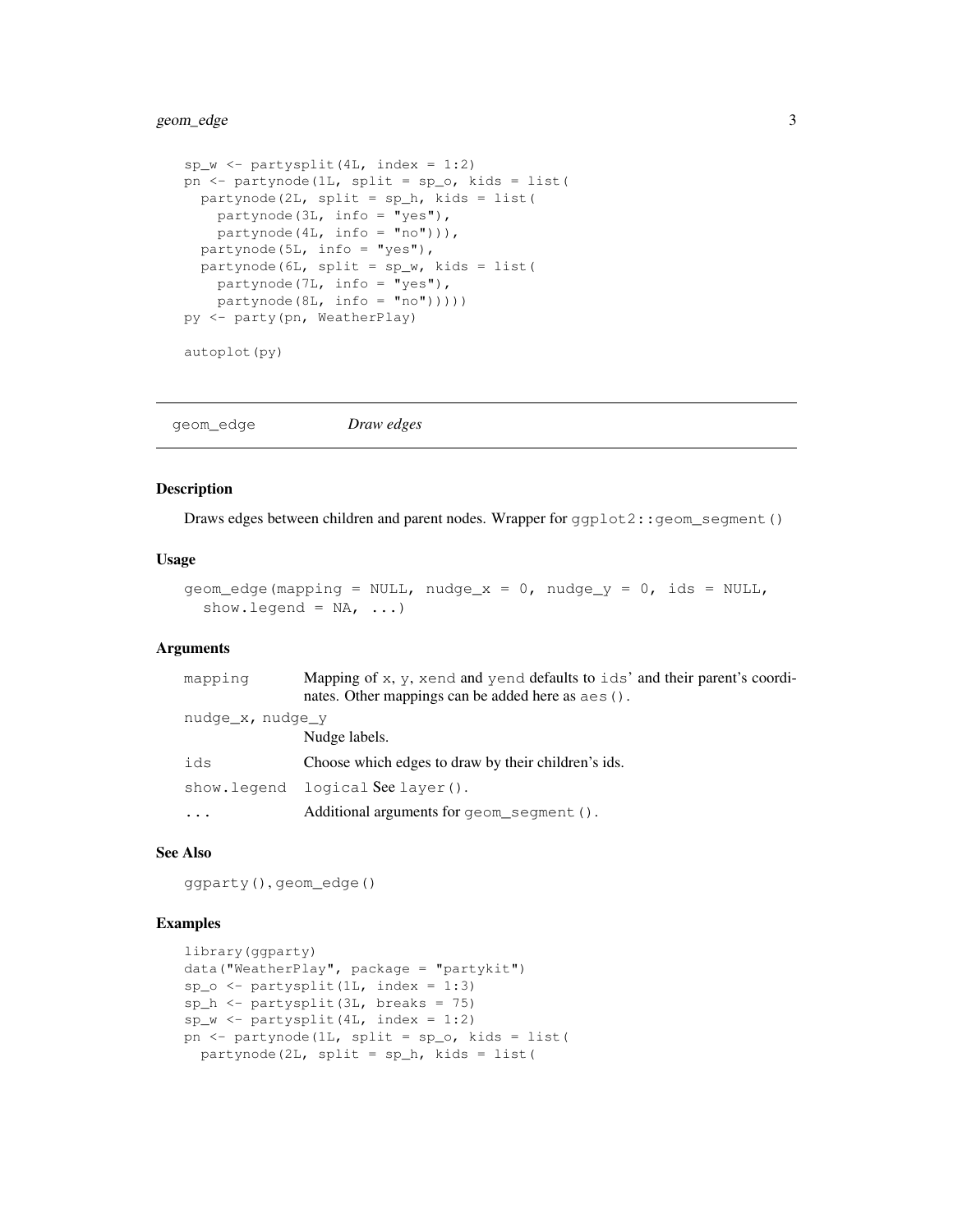```
partynode(3L, info = "yes"),
   partynode(4L, info = "no"))),
  partynode(5L, info = "yes"),
 partynode(6L, split = sp_w, kids = list(
   partynode(7L, info = "yes"),
   partynode(8L, info = "no"))))py <- party(pn, WeatherPlay)
ggparty(py) +
 geom_edge() +
  geom_edge_label() +
  geom_node_label(aes(label = splitvar),
                 ids = "inner") +geom_node_label(aes(label = info),
                  ids = "terminal")
```
geom\_edge\_label *Draw edge labels*

# Description

Label edges with corresponding split breaks

# Usage

```
geom_edge_label(mapping = NULL, nudge_x = 0, nudge_y = 0,
  ids = NULL, shift = 0.5, label.size = 0,
  splitlevels = seq_len(100), max_length = NULL, parse_all = FALSE,
 parse = TRUE, ...
```
### Arguments

| mapping               | Mapping of label label defaults to <b>breaks_label</b> . Other mappings can be<br>added here as aes ().                                                       |
|-----------------------|---------------------------------------------------------------------------------------------------------------------------------------------------------------|
| $nudge_x$ , $nudge_y$ |                                                                                                                                                               |
|                       | Nudge label.                                                                                                                                                  |
| ids                   | Choose which splitbreaks to label by their children's ids.                                                                                                    |
| shift                 | Value in $(0,1)$ . Moves label along corresponding edge.                                                                                                      |
| label.size            | See geom $label()$ .                                                                                                                                          |
| splitlevels           | Which levels of split to plot. This may be useful in the presence of many factor<br>levels for one split break.                                               |
| max length            | If provided <b>breaks_label</b> levels will be truncated to the specified length.                                                                             |
| parse all             | Defaults to FALSE, in which case everything but the inequality signs of <b>breaks_label</b><br>are deparsed. If TRUE complete <b>breaks_label</b> are parsed. |
| parse                 | Needs to be true in order to parse inequality signs of <b>breaks_label</b> .                                                                                  |
| $\cdots$              | Additional arguments for geom_label().                                                                                                                        |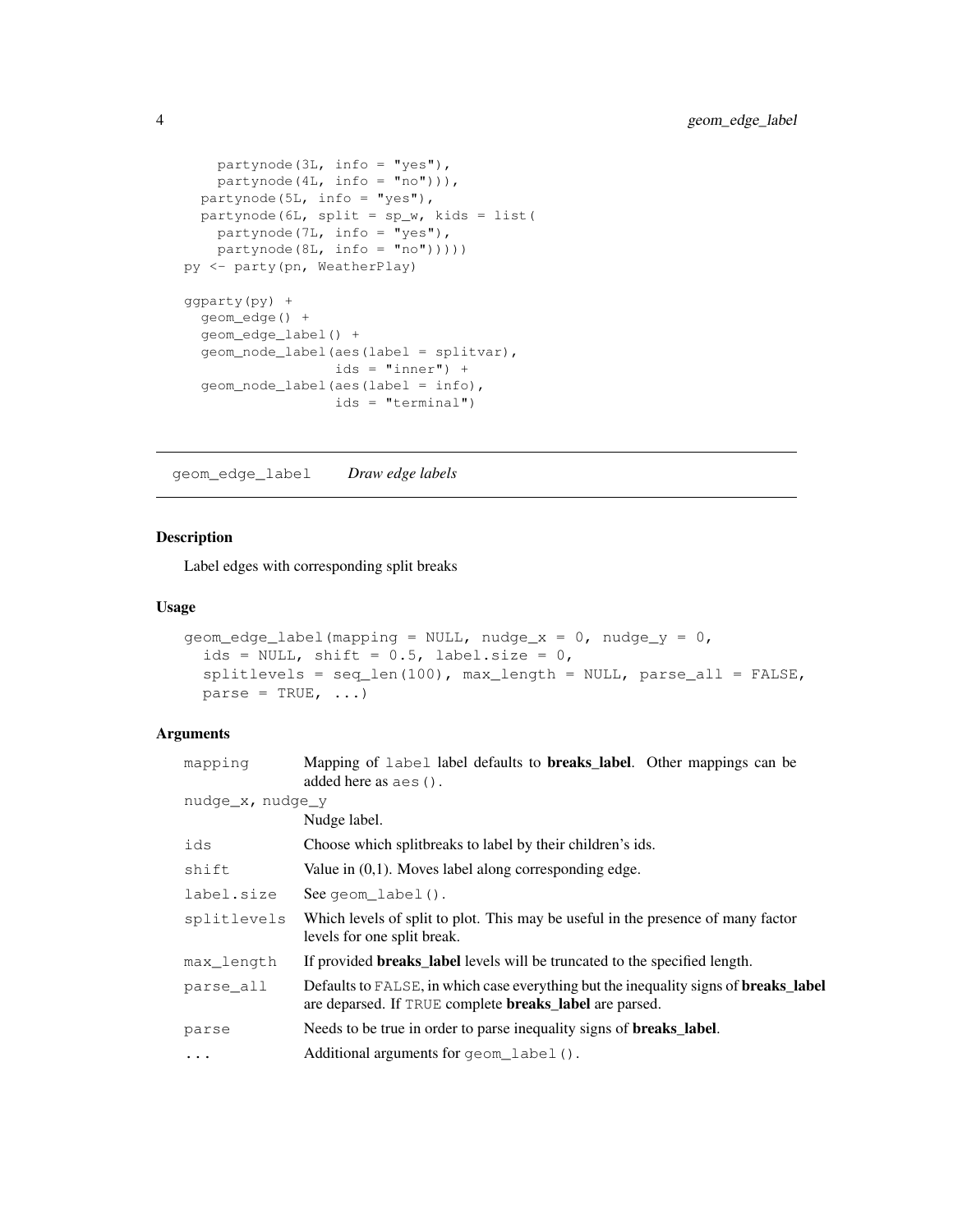geom\_node\_label 5

#### See Also

ggparty()

# Examples

```
library(ggparty)
data("WeatherPlay", package = "partykit")
sp_o <- partysplit(1L, index = 1:3)
sp_h <- partysplit(3L, breaks = 75)
sp_w <- partysplit(4L, index = 1:2)
pn <- partynode(1L, split = sp_o, kids = list(
  partynode(2L, split = sp_h, kids = list(
    partynode(3L, info = "yes"),
    partynode(4L, info = "no"))),
  partynode(5L, info = "yes"),
  partynode(6L, split = sp_w, kids = list(
   partynode(7L, info = "yes"),
   partynode(8L, info = "no")))))
py <- party(pn, WeatherPlay)
ggparty(py) +
  geom_edge() +
  geom_edge_label() +
 geom_node_label(aes(label = splitvar),
                 ids = "inner") +geom_node_label(aes(label = info),
                  ids = "terminal")
```
geom\_node\_label *Draw (multi-line) labels at nodes*

# Description

geom\_node\_splitvar() and geom\_node\_info() are simplified versions of geom\_node\_label() with the respective defaults to either label the split variables for all inner nodes or the info for all terminal nodes.

# Usage

```
geom_node_label(mapping = NULL, data = NULL, line_list = NULL,
  line_gpar = NULL, ids = NULL, position = "identity", ...,
 parse = FALSE, nudge_x = 0, nudge_y = 0,
  label.padding = unit(0.25, "lines"), label.r = unit(0.15, "lines"),
  label.size = 0.25, label.col = NULL, label.fill = NULL,
  na.rm = FALSE, show.legend = NA, inherit.aes = TRUE)
geom\_node\_info (mapping = NULL, nudge_x = 0, nudge_y = 0,
  ids = NULL, label.padding = unit (0.5, "lines"), ...
```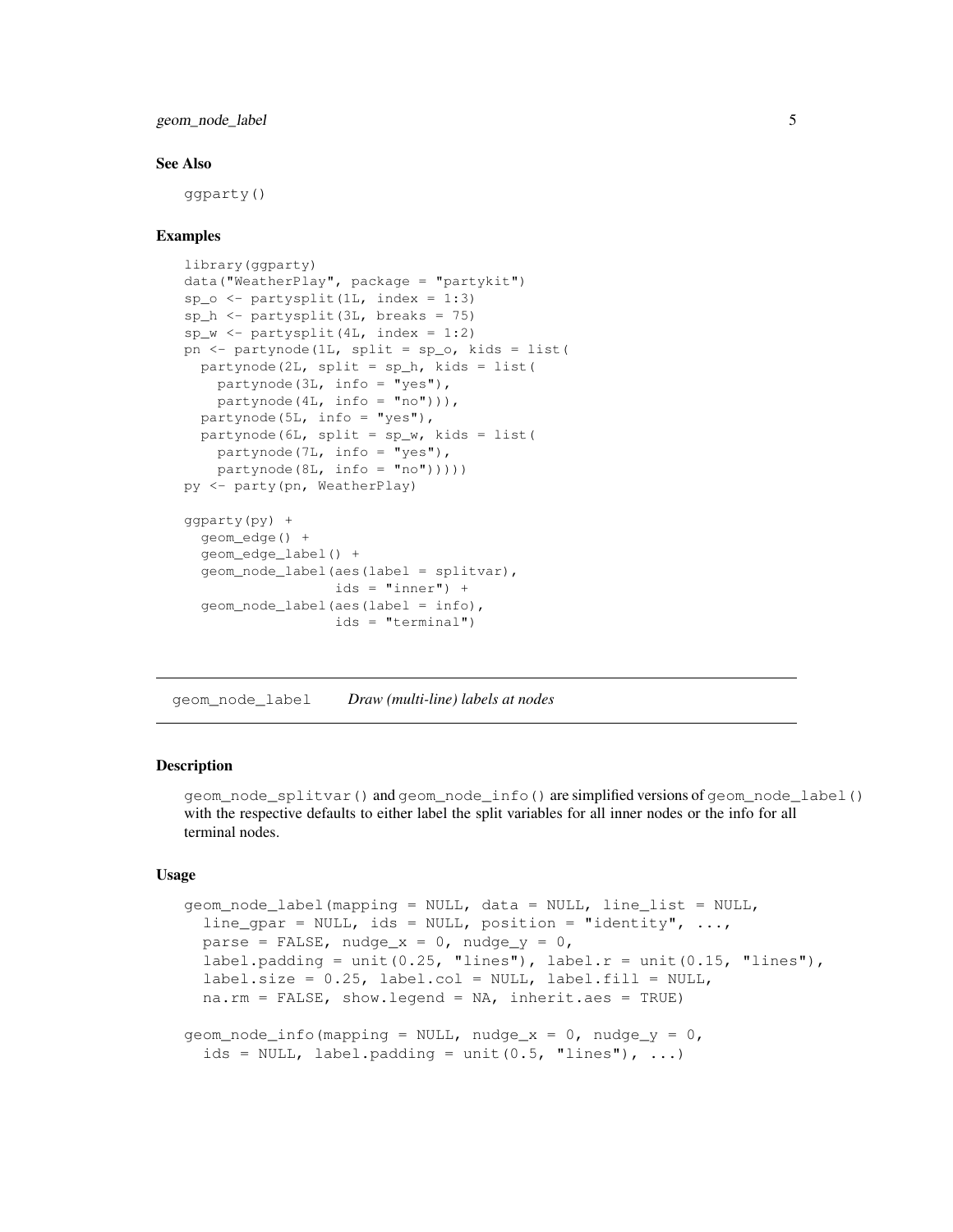```
geom_node_splitvar(mapping = NULL, nudge_x = 0, nudge_y = 0,
  label.padding = unit(0.5, "lines"), ids = NULL, ...)
```
# Arguments

| mapping               | x and y are mapped per default to the node's coordinates. If you don't want to<br>set line specific graphical parameters, you can also map label here. Otherwise<br>set labels in line_list.                                                                                                                                                                                                                                                                                                                                                                     |
|-----------------------|------------------------------------------------------------------------------------------------------------------------------------------------------------------------------------------------------------------------------------------------------------------------------------------------------------------------------------------------------------------------------------------------------------------------------------------------------------------------------------------------------------------------------------------------------------------|
| data                  | The data to be displayed in this layer. There are three options:                                                                                                                                                                                                                                                                                                                                                                                                                                                                                                 |
|                       | If NULL, the default, the data is inherited from the plot data as specified in the<br>call to ggplot ().                                                                                                                                                                                                                                                                                                                                                                                                                                                         |
|                       | A data. frame, or other object, will override the plot data. All objects will be<br>fortified to produce a data frame. See fortify () for which variables will be<br>created.                                                                                                                                                                                                                                                                                                                                                                                    |
|                       | A function will be called with a single argument, the plot data. The return<br>value must be a data. frame, and will be used as the layer data. A function<br>can be created from a formula (e.g. $\sim$ head (.x, 10)).                                                                                                                                                                                                                                                                                                                                         |
| line_list             | Use this only if you want a multi-line label with the possibility to override the<br>aesthetics mapping for each line specifically with fixed graphical parameters. In<br>this case, don't map anything to label in the aes () supplied to mapping<br>, but instead pass here a list of aes () with the only mapped variable in each<br>being label. Other aesthetic mappings still can be passed to mapping and<br>will apply to all lines and the border, unless overwritten by line_gpar. The<br>order of the list represents the order of the plotted lines. |
| line_gpar             | List of lists containing line-specific graphical parameters. Only use in conjunc-<br>tion with line_list. Has to contain the same number of lists as are aes ()<br>in line_list. First list applies to first line, and so on.                                                                                                                                                                                                                                                                                                                                    |
| ids                   | Select for which nodes to draw a label. Can be "inner", "terminal",<br>"all" or numeric vector of ids.                                                                                                                                                                                                                                                                                                                                                                                                                                                           |
| position              | Position adjustment, either as a string, or the result of a call to a position adjust-<br>ment function.                                                                                                                                                                                                                                                                                                                                                                                                                                                         |
|                       | Additional arguments to layer.                                                                                                                                                                                                                                                                                                                                                                                                                                                                                                                                   |
| parse                 | If TRUE, the labels will be parsed into expressions. Can also be specified per<br>line via line_gpar.                                                                                                                                                                                                                                                                                                                                                                                                                                                            |
| $nudge_x$ , $nudge_y$ |                                                                                                                                                                                                                                                                                                                                                                                                                                                                                                                                                                  |
|                       | Adjust position of label.                                                                                                                                                                                                                                                                                                                                                                                                                                                                                                                                        |
| label.padding         |                                                                                                                                                                                                                                                                                                                                                                                                                                                                                                                                                                  |
|                       | Amount of padding around label. Defaults to 0.25 lines.                                                                                                                                                                                                                                                                                                                                                                                                                                                                                                          |
| label.r               | Radius of rounded corners. Defaults to 0.15 lines.                                                                                                                                                                                                                                                                                                                                                                                                                                                                                                               |
| label.size            | Size of label border, in mm.                                                                                                                                                                                                                                                                                                                                                                                                                                                                                                                                     |
| label.col             | Border colour.                                                                                                                                                                                                                                                                                                                                                                                                                                                                                                                                                   |
| label.fill            | Background colour.                                                                                                                                                                                                                                                                                                                                                                                                                                                                                                                                               |
| na.rm                 | If FALSE, the default, missing values are removed with a warning. If TRUE,<br>missing values are silently removed.                                                                                                                                                                                                                                                                                                                                                                                                                                               |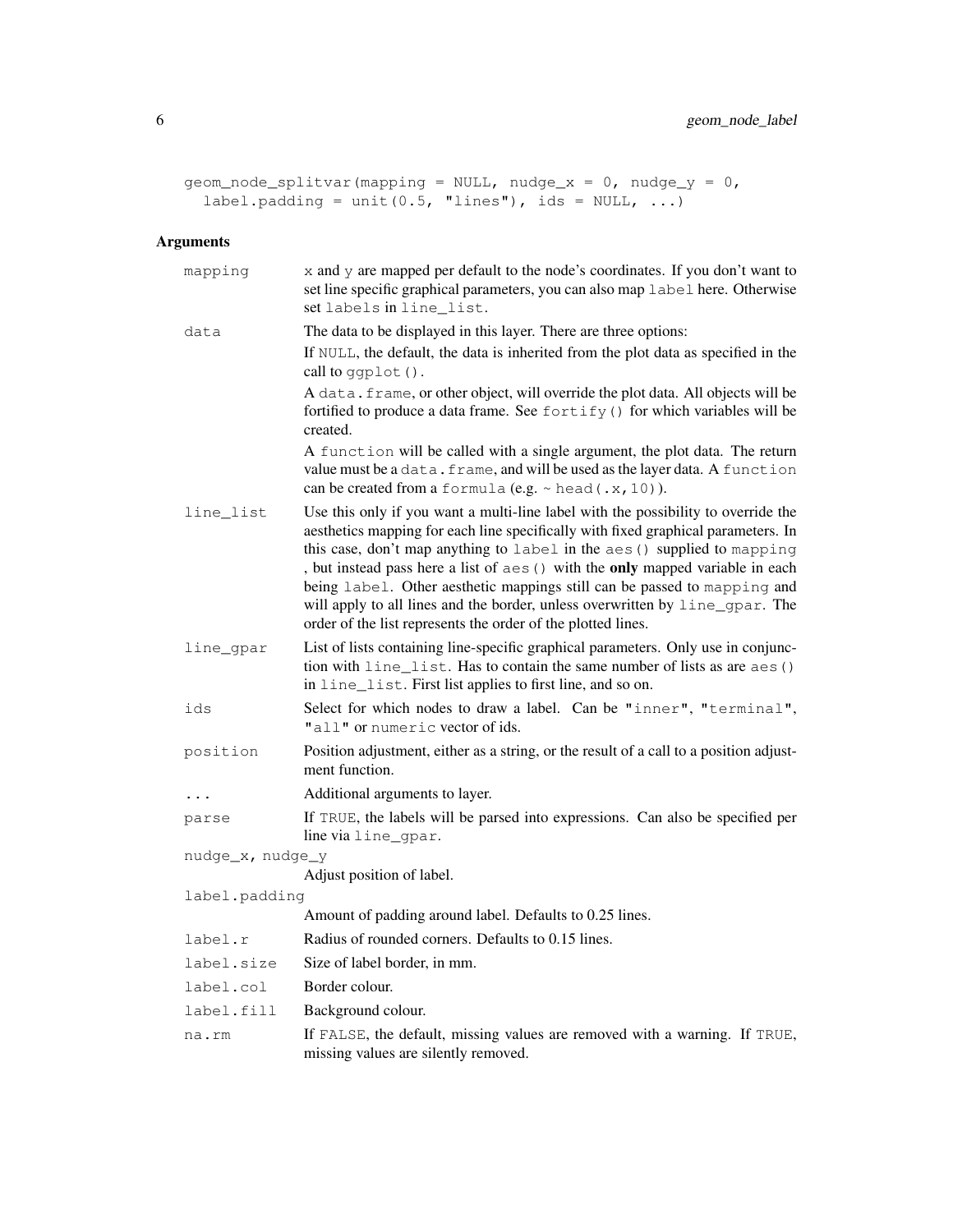| show.legend | logical. Should this layer be included in the legends? NA, the default, includes if      |
|-------------|------------------------------------------------------------------------------------------|
|             | any aesthetics are mapped. FALSE never includes, and TRUE always includes.               |
|             | It can also be a named logical vector to finely select the aesthetics to display.        |
|             | inherit.aes If FALSE, overrides the default aesthetics, rather than combining with them. |
|             | This is most useful for helper functions that define both data and aesthetics and        |
|             | shouldn't inherit behaviour from the default plot specification, e.g. borders $()$ .     |

#### Details

geom\_node\_label() is a modified version of ggplot2::geom\_label(). This modification allows for labels with multiple lines and line specific graphical parameters.

#### See Also

ggparty()

#### Examples

```
library(ggparty)
data("WeatherPlay", package = "partykit")
sp_0 \leftarrow partysplit(1L, index = 1:3)
sp_h <- partysplit(3L, breaks = 75)
sp_w <- partysplit(4L, index = 1:2)
pn <- partynode(1L, split = sp_o, kids = list(
 partynode(2L, split = sp_h, kids = list(
   partynode(3L, info = "yes"),
   partynode(4L, info = "no"))),
 partynode(5L, info = "yes"),partynode(6L, split = sp_w, kids = list(
    partynode(7L, info = "yes"),partynode(8L, info = "no"))))py <- party(pn, WeatherPlay)
ggparty(py) +
  geom_edge() +
  geom_edge_label() +
  geom_node_label(aes(label = splitvar),
                  ids = "inner") +geom_node_label(aes(label = info),
                  ids = "terminal")
######################################
data("TeachingRatings", package = "AER")
tr <- subset(TeachingRatings, credits == "more")
tr_tree <- lmtree(eval ~ beauty | minority + age + gender + division + native +
                  tenure, data = tr, weights = students, caseweights = FALSE)
data("TeachingRatings", package = "AER")
```
tr <- subset(TeachingRatings, credits == "more")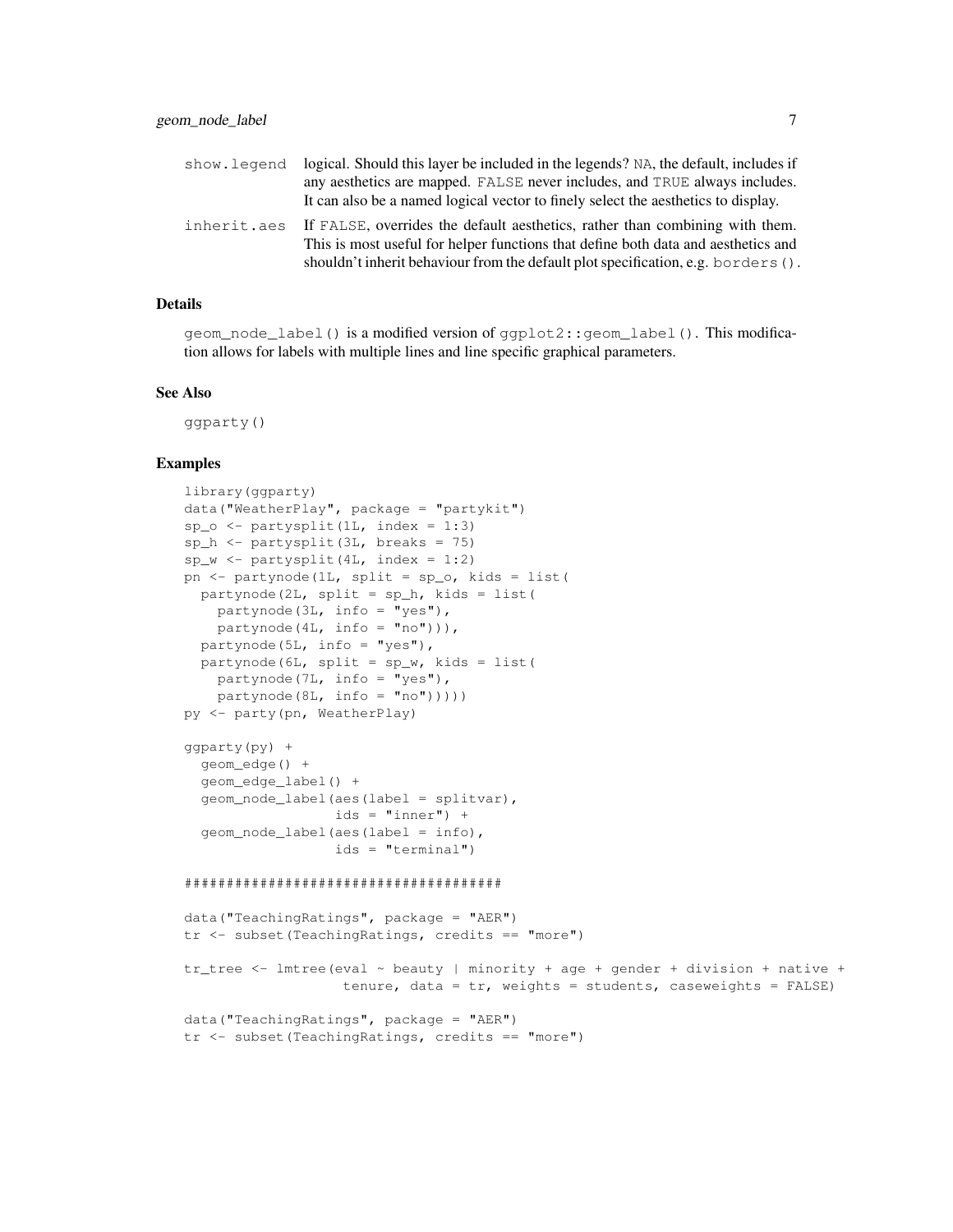```
tr_tree <- lmtree(eval \sim beauty | minority + age + gender + division + native +
                    tenure, data = tr, weights = students, caseweights = FALSE)
ggparty(tr_tree,
        terminal_space = 0.5,
        add_vars = list(p.value = "$node$info$p.value")) +
  geom\_edge(size = 1.5) +
  geom_edge_label(colour = "grey", size = 6) +
  geom\_node\_plot(qglist = list(qeom\_point(aes(x = beauty,y = eval,col = tenure,
                                              shape = minority,
                                          alpha = 0.8),
                               theme_bw(base_size = 15)),
                 scales = "fixed",
                 id = "terminal",
                 shared_axis_labels = TRUE,
                 shared_legend = TRUE,
                 legend_separator = TRUE,
                 predict = "beaufy",predict_gpar = list(col = "blue",
                                    size = 1.2) +geom_node_label(aes(col = splitvar),
                  line_list = list(aes(label = paste("Node", id)),
                                   aes(label = splitvar),
                                   aes(label = paste("p =", formatC(p.value,
                                    format = "e", digits = 2)))),
                  line\_gpar = list(list(size = 12, col = "black", fontface = "bold"),
                                   list(size = 20),
                                   list(size = 12)),
                  ids = "inner") +geom_node_label(aes(label = paste0("Node ", id, ", N = ", nodesize)),
                  fontface = "bold",
                  ids = "terminal",
                  size = 5,
                  nudge_y = 0.01 +
  theme(legend.position = "none")
```
geom\_node\_plot *Draw plots at nodes*

# Description

Additional component for a ggparty() that allows to create in each node a ggplot with its data. #'

# Usage

```
geom\_node\_plot(plot\_call = "ggplot", qglist = NULL, width = 1,
```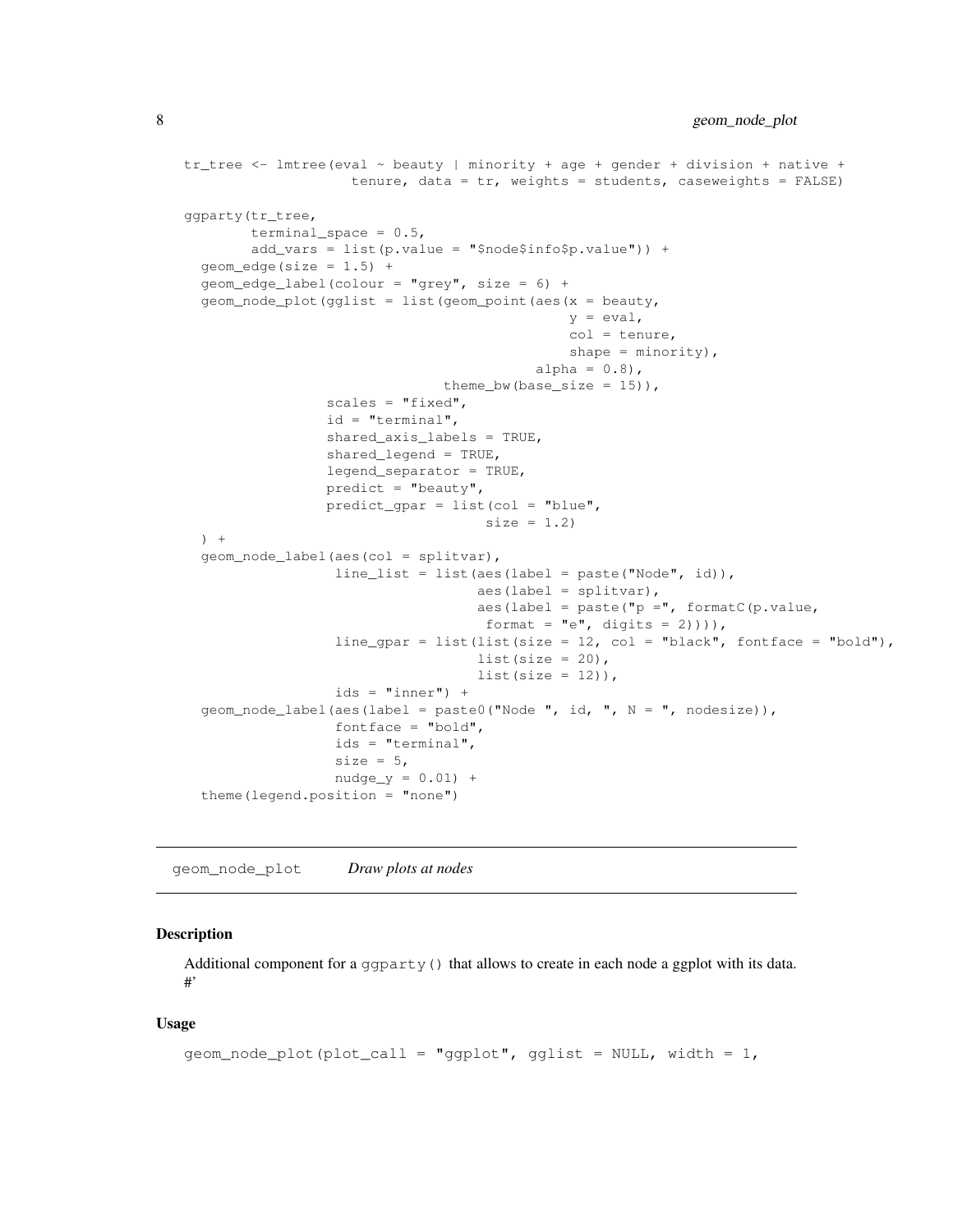# geom\_node\_plot 9

```
height = 1, size = 1, ids = "terminal", scales = "fixed",
nudge_x = 0, nudge_y = 0, shared\_axis\_labels = FALSE,
shared_legend = TRUE, predict = NULL, predict_gpar = NULL,
legend_separator = FALSE)
```
# Arguments

| plot_call          | Any function that generates a ggplot2 object.                                                                                                                                    |
|--------------------|----------------------------------------------------------------------------------------------------------------------------------------------------------------------------------|
| gglist             | List of additional $q\bar{q}$ components. Columns of data of nodes can be mapped.<br>Additionally fitted_values and residuals can be mapped if present in<br>party of ggparty () |
| width              | Expansion factor for viewport's width.                                                                                                                                           |
| height             | Expansion factor for viewport's height.                                                                                                                                          |
| size               | Expansion factor for viewport's size.                                                                                                                                            |
| ids                | Id's to plot. Numeric, "terminal", "inner" or "all". Defaults to "terminal".                                                                                                     |
| scales             | See facet_wrap()                                                                                                                                                                 |
| nudge_x, nudge_y   |                                                                                                                                                                                  |
|                    | Nudges node plot.                                                                                                                                                                |
| shared_axis_labels |                                                                                                                                                                                  |
|                    | If TRUE only one pair of axes labels is plotted in the terminal space. Only<br>recommended if ids "terminal" or "all".                                                           |
| shared_legend      |                                                                                                                                                                                  |
|                    | If TRUE one shared legend is plotted at the bottom of the tree.                                                                                                                  |
| predict            | Character string specifying variable for which predictions should be plotted.                                                                                                    |
|                    | predict_gpar Named list containing arguments to be passed to the geom_line () call of<br>predicted values.                                                                       |
| legend_separator   |                                                                                                                                                                                  |
|                    | If TRUE line between legend and tree is drawn.                                                                                                                                   |

# See Also

ggparty()

# Examples

```
library(ggparty)
airq <- subset(airquality, !is.na(Ozone))
airct \leq ctree(Ozone \sim ., data = airq)
ggparty(airct, horizontal = TRUE, terminal\_space = 0.6) +geom_edge() +
  geom_edge_label() +
  geom_node_splitvar() +
  geom_node_plot(gglist = list(
   geom_density(aes(x = Ozone))),
```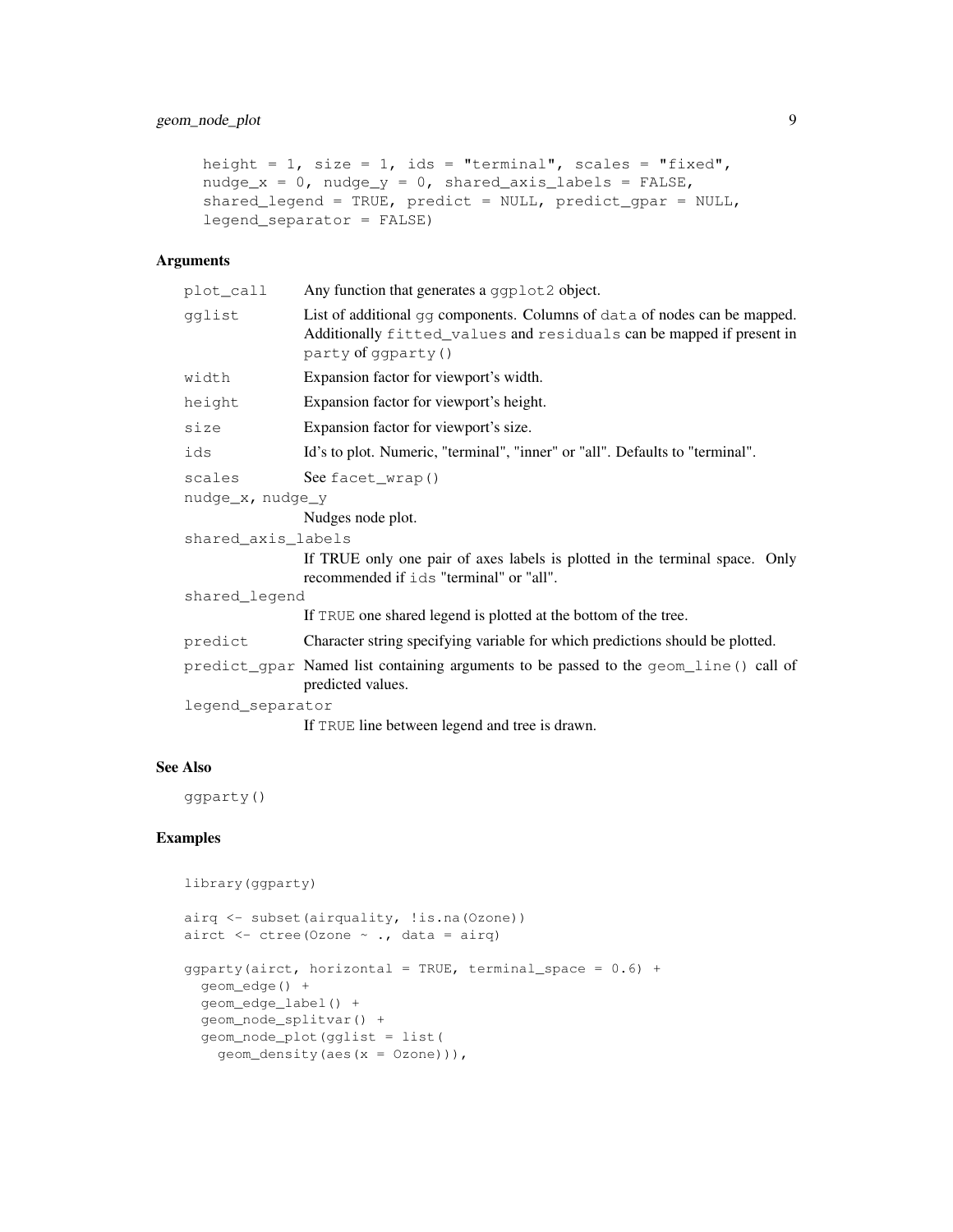```
shared_axis_labels = TRUE)
#############################################################
## Plot with ggparty
## Demand for economics journals data
data("Journals", package = "AER")
Journals <- transform(Journals,
                       age = 2000 - \text{foundingyear},
                      chars = charpp * pages)
## linear regression tree (OLS)
j_tree <- lmtree(log(subs) ~ log(price/citations) | price + citations +
                    age + chars + society, data = Journals, minsize = 10, verbose = TRUE)
pred_df <- get_predictions(j_tree, ids = "terminal", newdata = function(x) {
  data.frame(
    citations = 1,
    price = exp(seq(from = min(x$`log(price/citations)`),
                    to = max(x$`log(price/citations)`),
                    length.out = 100))})
ggparty(j_tree, terminal_space = 0.8) +
  geom_edge() +
  geom_edge_label() +
  geom_node_splitvar() +
  geom_node_plot(gglist =
                    list(aes(x = \log(\text{price}/\text{citations}), y = \log(\text{subs})),
                         geom_point(),
                         geom_line(data = pred_df,
                                   aes(x = log(price/citations),
                                       y = prediction),
                                   col = "red")))
```
get\_predictions *Create data.frame with predictions for each node*

# Description

Create data.frame with predictions for each node

#### Usage

```
get_predictions(party_object, ids, newdata_fun, predict_arg = NULL)
```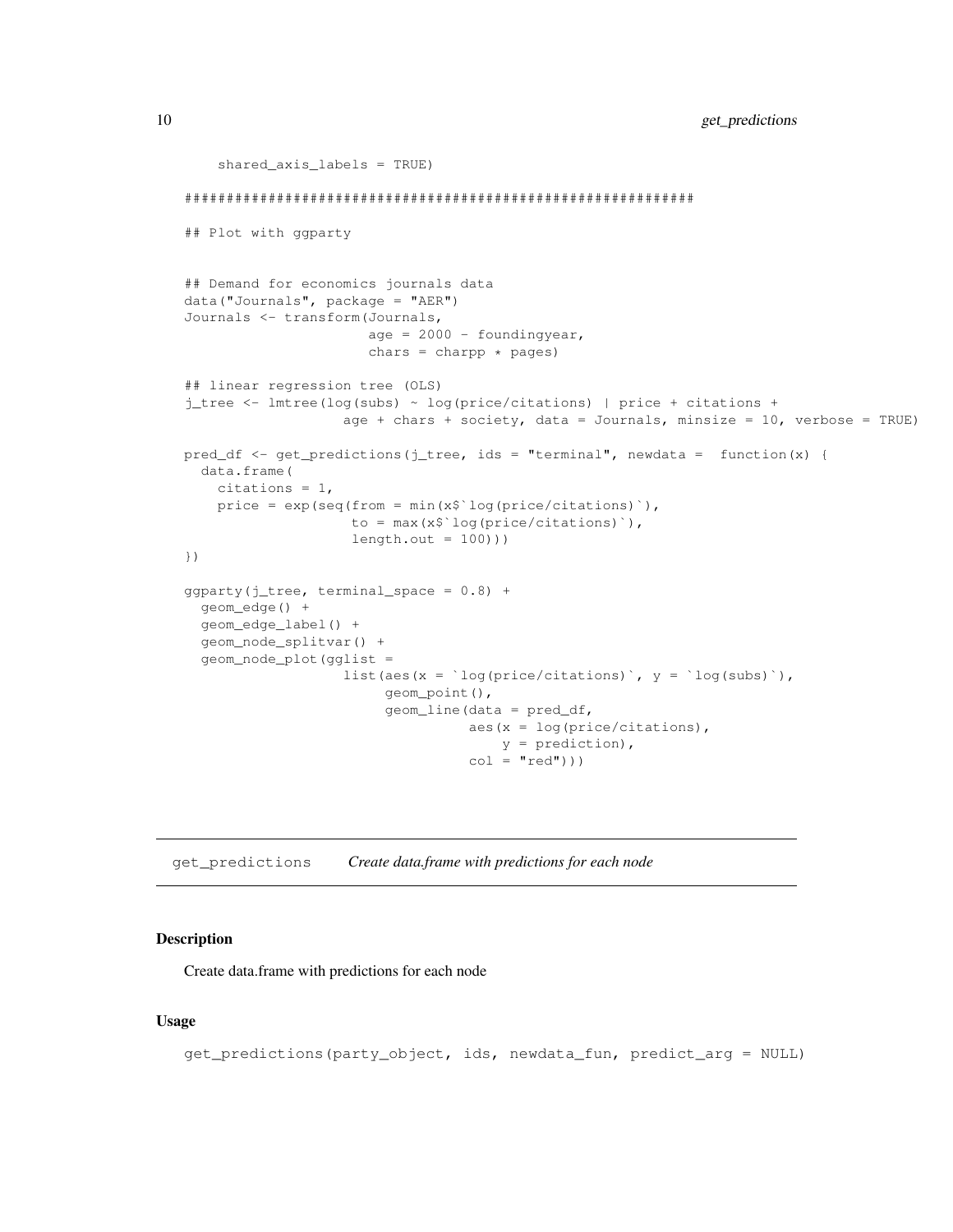#### ggparty and the set of the set of the set of the set of the set of the set of the set of the set of the set of the set of the set of the set of the set of the set of the set of the set of the set of the set of the set of t

# **Arguments**

|     | party_object object of class party                                               |
|-----|----------------------------------------------------------------------------------|
| ids | Id's to plot. Numeric, "terminal", "inner" or "all". MUST be identical to ids of |
|     | geom node plot () used to plot this data.                                        |
|     | newdata_fun function which takes data of node and returns newdata for predict()  |
|     | predict_arg list of additional arguments passed to predict ()                    |
|     |                                                                                  |

ggparty *Create a new ggparty plot*

# Description

ggplot2 extension for objects of class party. Creates a data.frame from an object of class party and calls ggplot()

#### Usage

ggparty(party, horizontal = FALSE, terminal\_space, layout = NULL, add\_vars = NULL)

# Arguments

| party          | Object of class party.                                                                                                                                                                                                                                                                                                                                                                                                                                |
|----------------|-------------------------------------------------------------------------------------------------------------------------------------------------------------------------------------------------------------------------------------------------------------------------------------------------------------------------------------------------------------------------------------------------------------------------------------------------------|
| horizontal     | If TRUE plot will be horizontal.                                                                                                                                                                                                                                                                                                                                                                                                                      |
| terminal space |                                                                                                                                                                                                                                                                                                                                                                                                                                                       |
|                | Proportion of the plot that should be reserved for the terminal nodeplots. De-<br>faults to $2/$ (depth (party) + 2).                                                                                                                                                                                                                                                                                                                                 |
| layout         | Optional layout adjustment. Overwrites the coordinates of the specified nodes.<br>Must be data. frame containing the columns id, x and y. With x and y<br>values between 0 and 1.                                                                                                                                                                                                                                                                     |
| add vars       | Named list containing either string(s) specifying the locations of elements to be<br>extracted from each node of party or function(s) of corresponding row of plot<br>data and node. In either case returned object has to be of length 1. If the data<br>is supposed to be accessible by geom_node_plot() the respective list entry<br>has to be named with the prefix "nodedata_" and be a function returning a<br>list of same length as nodesize. |

# Details

ggparty can be called directly with an object of class party, which will convert it to a suitable data.frame and pass it to a call to ggplot with as the data argument. As usual, additional components can then be added with +.

The nodes will be spaced equally in the unit square. Specifying terminal\_size allows to increase or decrease the area for plots of the terminal nodes.

If one of the list entries supplied to add\_vars is a function, it has to take exactly two arguments, namely data (the corresponding row of the plot\_data data frame) and node (the corresponding node, i.e. party\_object[i])